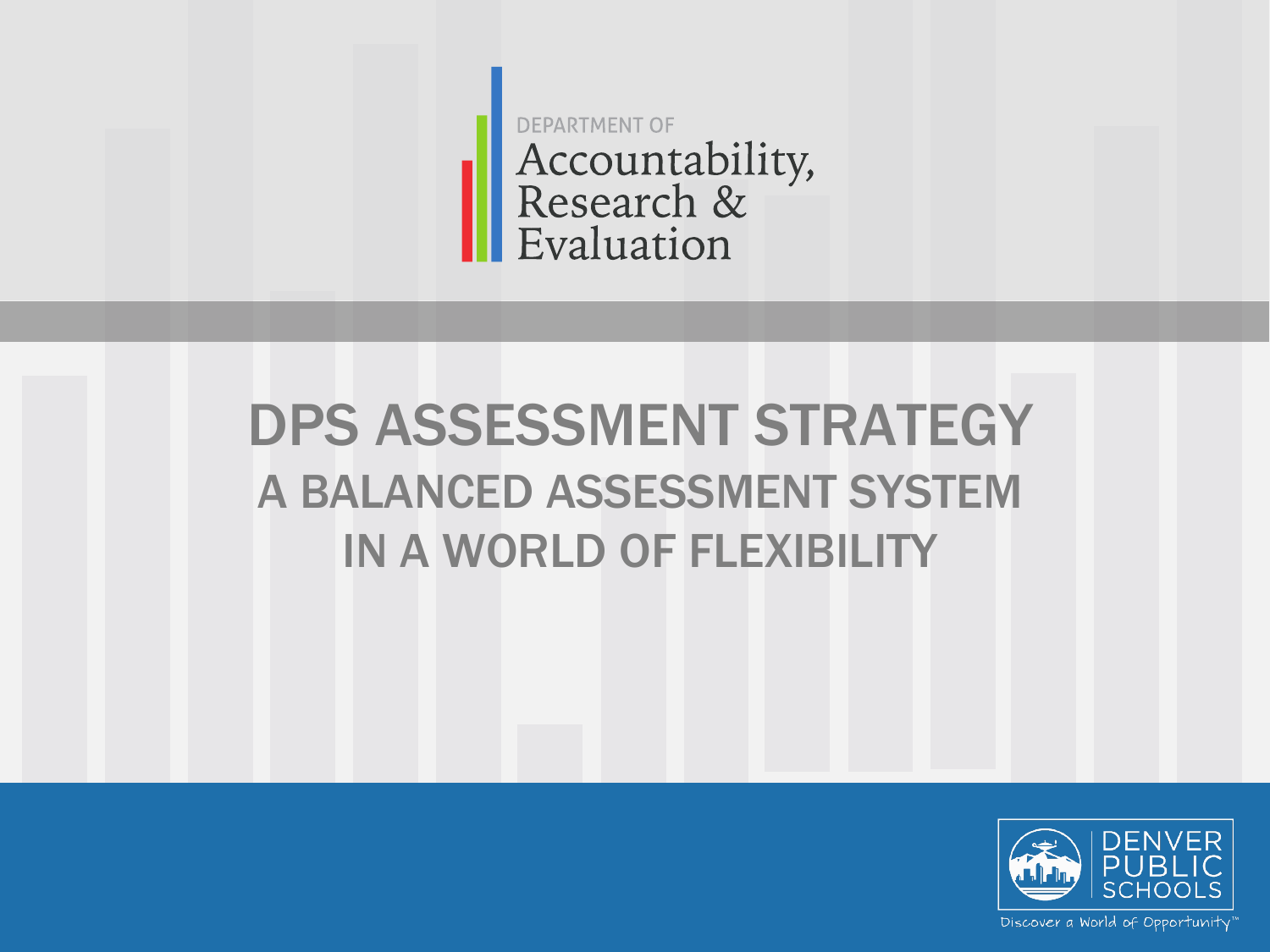### THEORY OF ACTION



If we believe that schools are the unit of change, and that formative assessment strategies are proven to have a significant increase in student achievement…



…then we want to provide a suite of resources and support options to schools that allows them to tailor formative assessment strategies to their instructional strategies…



…so schools can consistently monitor performance in relation to common rigorous expectations allowing DPS to increase achievement for all students.

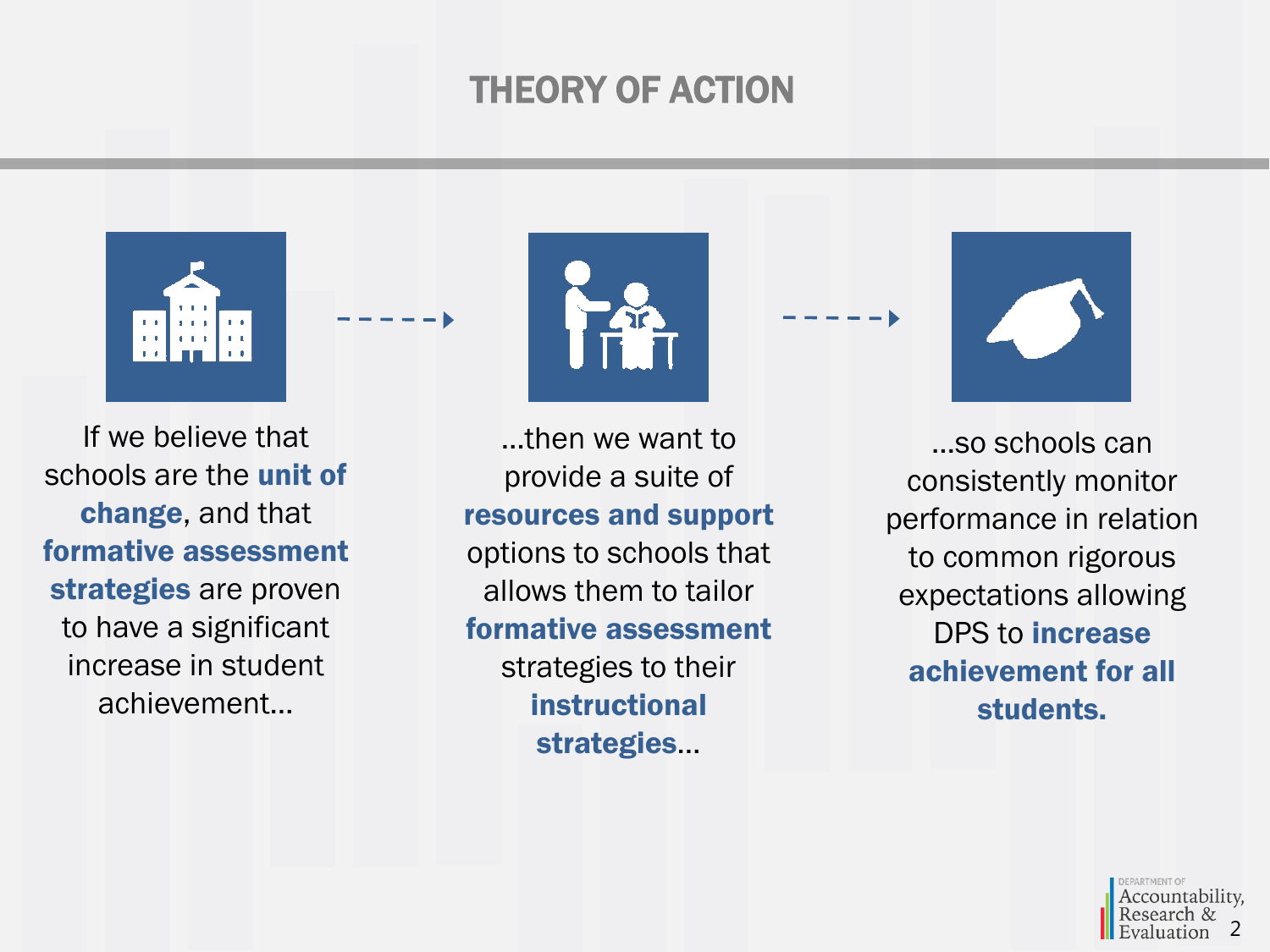# WHERE WE ARE HEADED: BALANCED ASSESSMENT SYSTEM

### A balanced assessment system…

- Shows evidence of student understanding acquired over time
- Includes results of formative, interim and summative assessments
- Includes student work from authentic classroom performance tasks
- Is the "photo album" of the school year to show a complete picture of student growth



3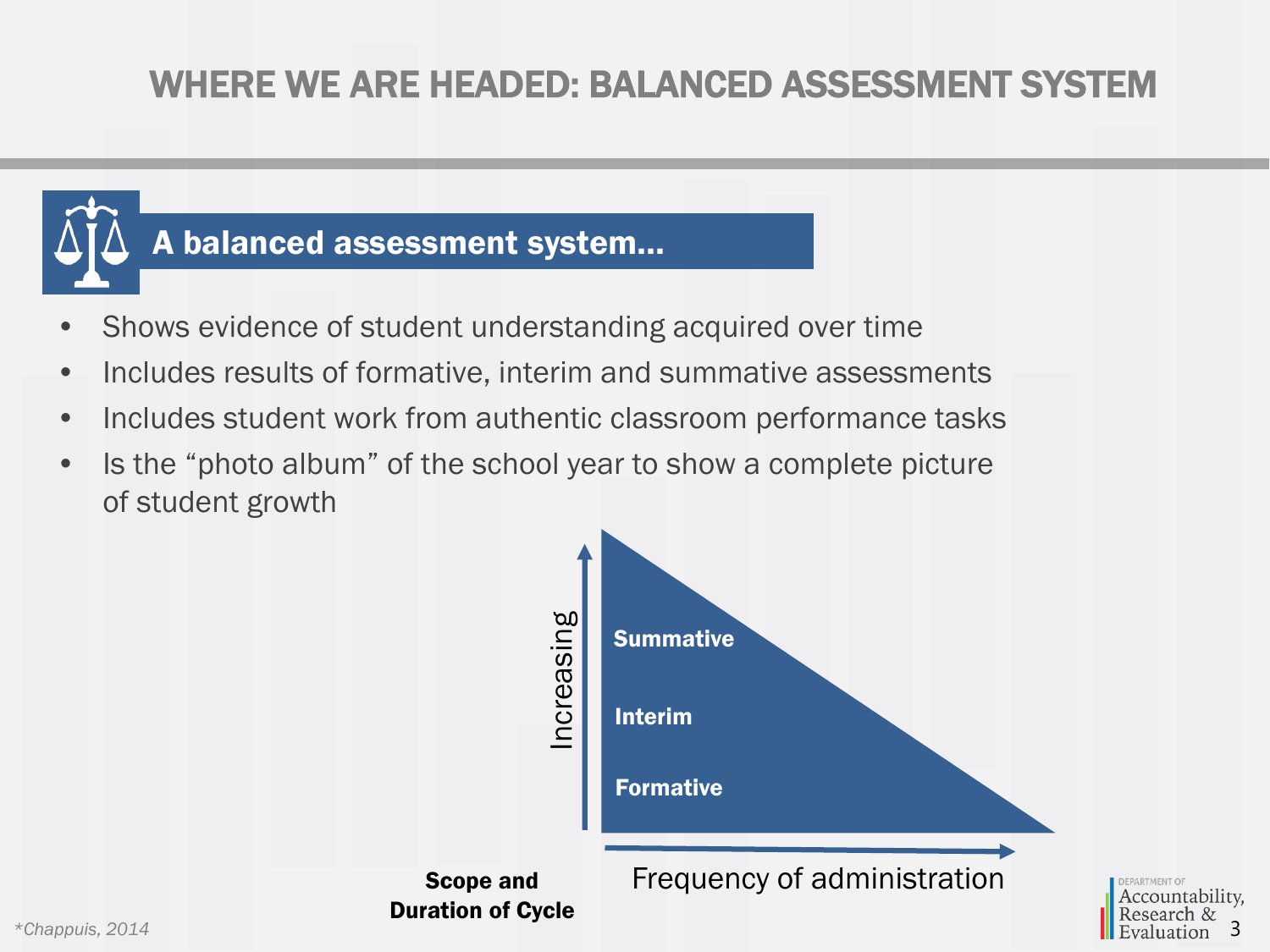# WHERE WE ARE HEADED: BALANCED ASSESSMENT SYSTEM

#### Formative Assessments

Anything teachers do to help students answer three questions\*:

#### Where am I now?

- Offer regular descriptive feedback.
- Teach students to self-assess and set goals.

#### Where am I going?

- Provide students with a clear and understandable vision of the learning target.
- Use examples and models of strong and weak work.

#### How do I close the gap?

- Design lessons to focus on one learning target or aspect of quality at a time.
- $\Box$  Teach students focused revision.
- $\Box$  Engage students in self-reflection; keep track of and share their learning.

#### Interim Assessments

#### Informs instruction

- $\Box$  Helps teachers adjust their instruction and curriculum to address student learning needs
- Assesses what was recently taught

#### **Flexibility**

- $\Box$  Pre-built instructional interims support the data needs at schools that opt-in to DPS supported curriculum.
- $\Box$  Comparisons across these schools become difficult when schools modify the scope and sequence or take longer to teach a unit of study.

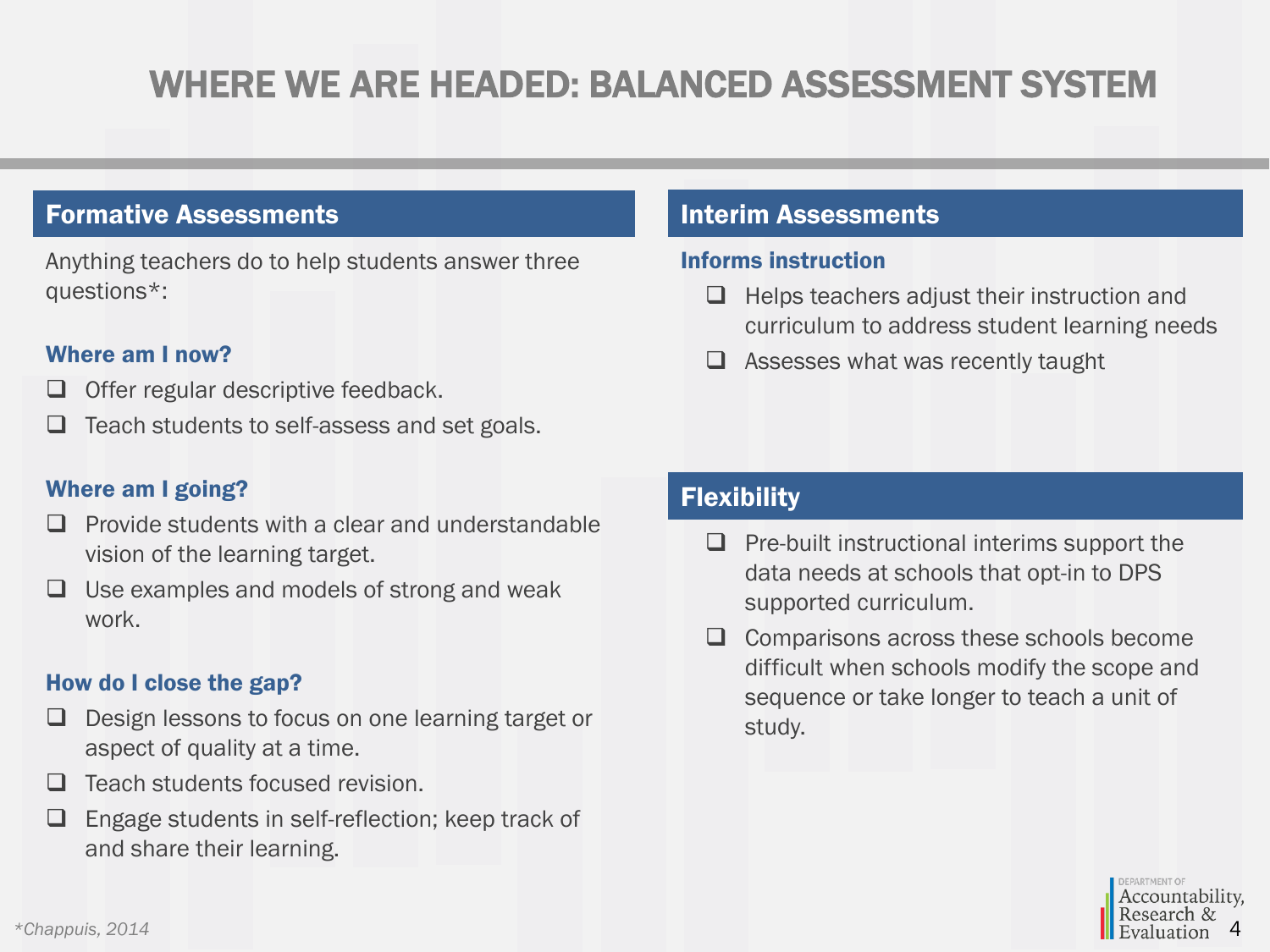| <b>Balanced Assessment System</b> |                                                                                                                                                                                                                                                                                                    |                                                                                                                                                                                                                                                                                                              |
|-----------------------------------|----------------------------------------------------------------------------------------------------------------------------------------------------------------------------------------------------------------------------------------------------------------------------------------------------|--------------------------------------------------------------------------------------------------------------------------------------------------------------------------------------------------------------------------------------------------------------------------------------------------------------|
|                                   | <b>Short-Cycle Formative Assessment</b>                                                                                                                                                                                                                                                            | <b>Interim - Instructional</b>                                                                                                                                                                                                                                                                               |
| <b>Purpose</b>                    | Informs instruction<br>• How is each student doing on her or his journey up the<br>scaffolding leading to each standard?<br>What learning comes next for this student?<br>• How am I monitoring my own learning?                                                                                   | Diagnose student level understandings and/or monitors<br>progress towards mastery<br>• How are students progressing?<br>Which standards are our students mastering or not<br>mastering?<br>• How well is this program working?                                                                               |
| <b>Type</b>                       | Ongoing formative strategies "in the moment"                                                                                                                                                                                                                                                       | Periodic interims or common assessments                                                                                                                                                                                                                                                                      |
| <b>Focus</b>                      | Short-term goals and objectives; material recently<br>covered in a lesson                                                                                                                                                                                                                          | Short and intermediate-term goals, material covered<br>over a period of weeks or over curricular units                                                                                                                                                                                                       |
| <b>Key Feature</b>                | Assessment as and for learning                                                                                                                                                                                                                                                                     | Assessment of and for learning                                                                                                                                                                                                                                                                               |
| <b>Frequency</b>                  | Occurs within and between lessons                                                                                                                                                                                                                                                                  | Occurs periodically throughout the course after units of<br>study have been completed                                                                                                                                                                                                                        |
| <b>Types of</b><br>items          | Highly focused, curriculum embedded; part of<br>instruction                                                                                                                                                                                                                                        | Multiple-choice, Constructed response, Technology<br>enhanced, Performance task                                                                                                                                                                                                                              |
| <b>Created by</b>                 | Classroom teachers, teams of teachers, content expert                                                                                                                                                                                                                                              | Teachers from around the district, specialists, outside<br>company                                                                                                                                                                                                                                           |
| <b>Results for</b>                | <b>Students</b><br><b>Teachers</b>                                                                                                                                                                                                                                                                 | <b>Students</b><br><b>Teachers and Teams</b><br>Principals<br>Parents                                                                                                                                                                                                                                        |
| Use of '<br><b>Results</b>        | Within instructional activity, information is used to<br>change or adjust teaching<br>Student receives frequent and meaningful feedback<br>on performance<br>Teacher engages student in the monitoring of<br>student learning<br>Teacher decides if the student needs remediation or<br>enrichment | Grade-level or content-based professional learning<br>$\bullet$<br>communities use data to identify strengths and gaps<br>in curriculum and instruction<br>Grade-level course curriculum may be changed or<br>refined<br>Teachers may modify instruction for student groups<br>based on their progress<br>10 |

m.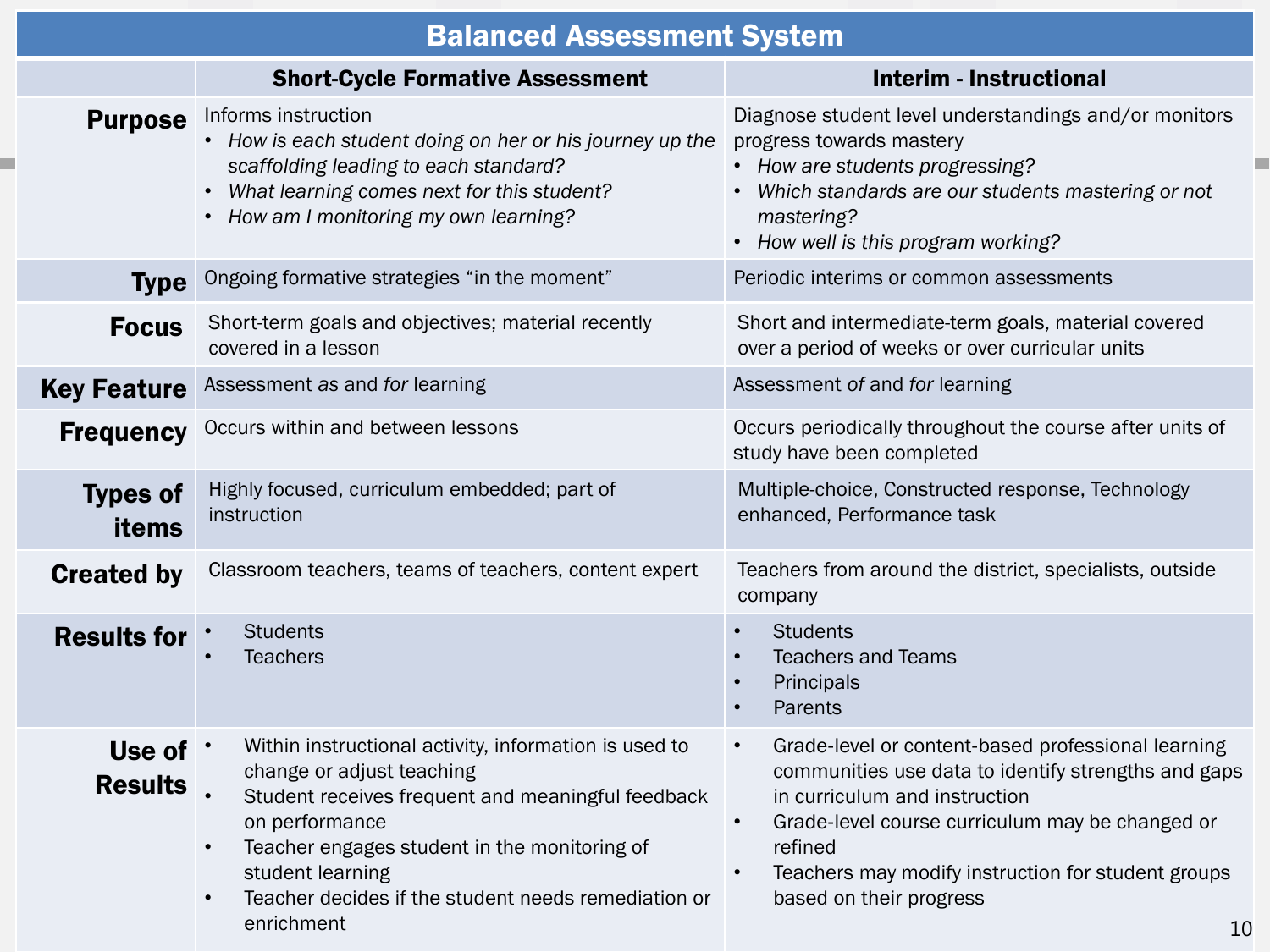# RESEARCHED-BASED BENEFITS AND IMPACT OF FORMATIVE ASSESSMENT

Formative assessment is a process used by teachers and students *during* instruction that provides feedback to adjust ongoing teaching and learning to improve students' achievement of intended instructional outcomes.

*-Chief Council of State School Officers, 2006*

The 1998 Black and Wiliam study provided evidence that formative assessment can make a difference in learning outcomes at all grade levels. This review concluded that "formative assessment shows an effect size of between 0.4 and 0.7, the equivalent of going from the 50th percentile to the 65th" (p. 141).

The assessment for learning process is not an add-on to instruction, but an **integral part** of the teaching and learning cycle necessary to identify and close the learning gap for each student.

"Studies show up to 75% increases in student learning when teachers master formative assessment strategies."\*

-Dylan Wiliam



*\*Scaling up formative assessment: KKLTT paper (AERA conference, April 2009)*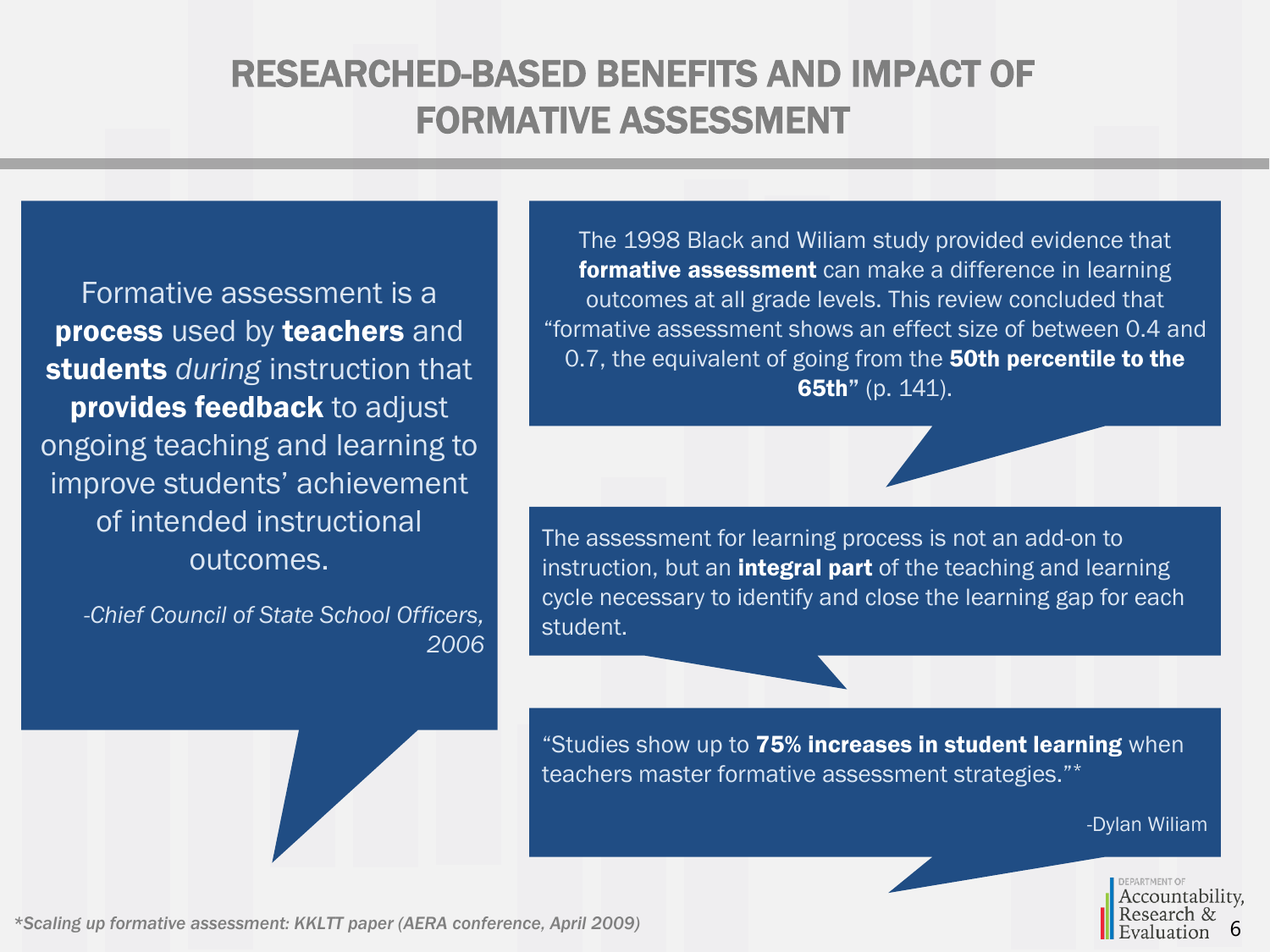## DATA DRIVEN INSTRUCTION

"Formative assessments alone do little to improve student learning or teaching quality, what really counts is what happens after the assessments."

*-Thomas Guskey, 2007*

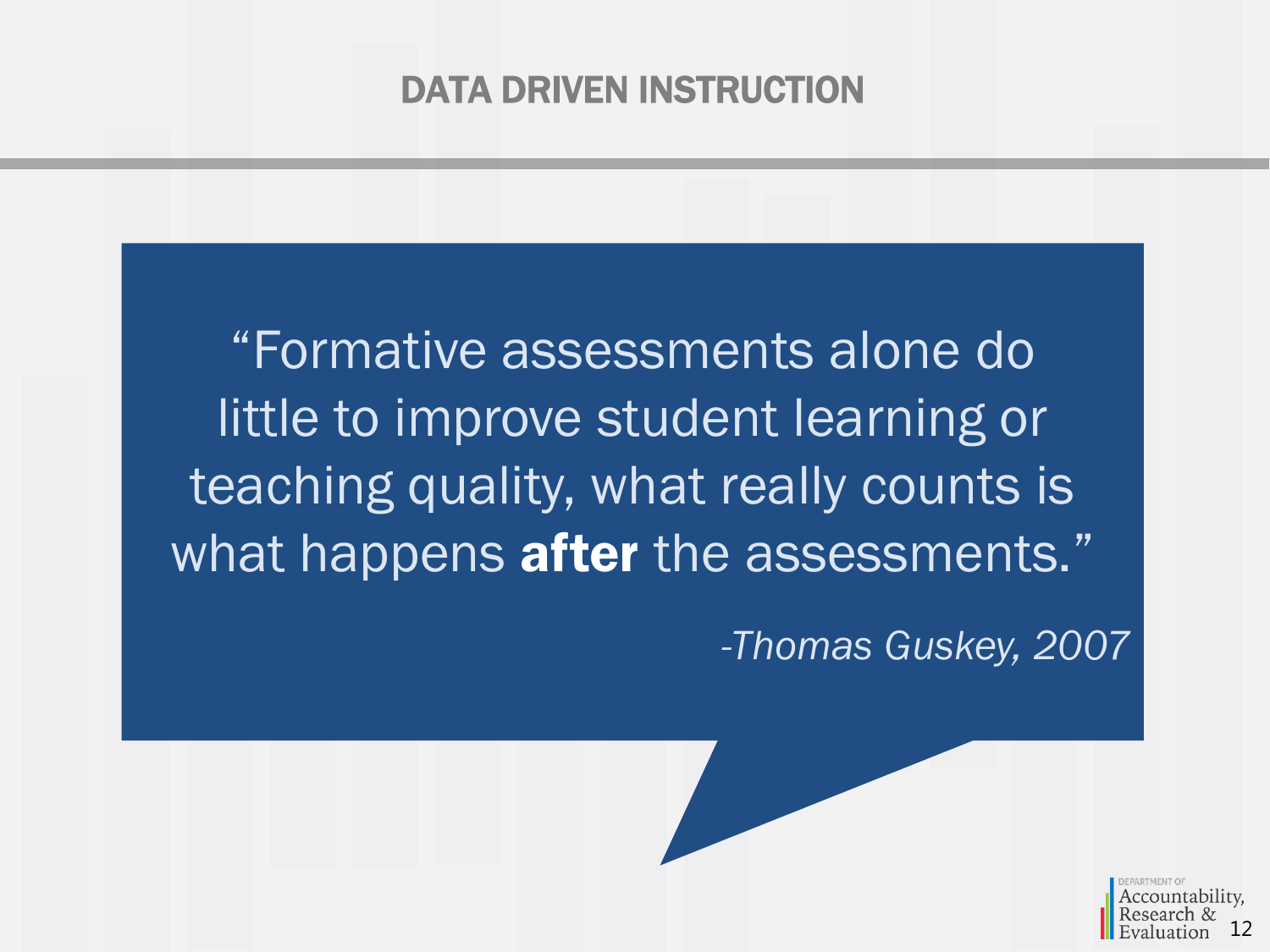### MULTI-YEAR PLAN

# **Goals**

- 1. To develop assessment literacy across the district and to provide supports and resources to implement a Balanced Assessment System.
- 2. For all schools have a sound process in place by which they *frequently* monitor student progress (formative assessment) in relation to the standards and adjust instruction accordingly.

### **Requirements**

In DPS, schools are required to administer:

- pre-built unit or interim assessments; or
- commonly developed interim assessments; or
- computer adaptive assessments

in literacy and math to all students in grades 3-8, **three** times a year.

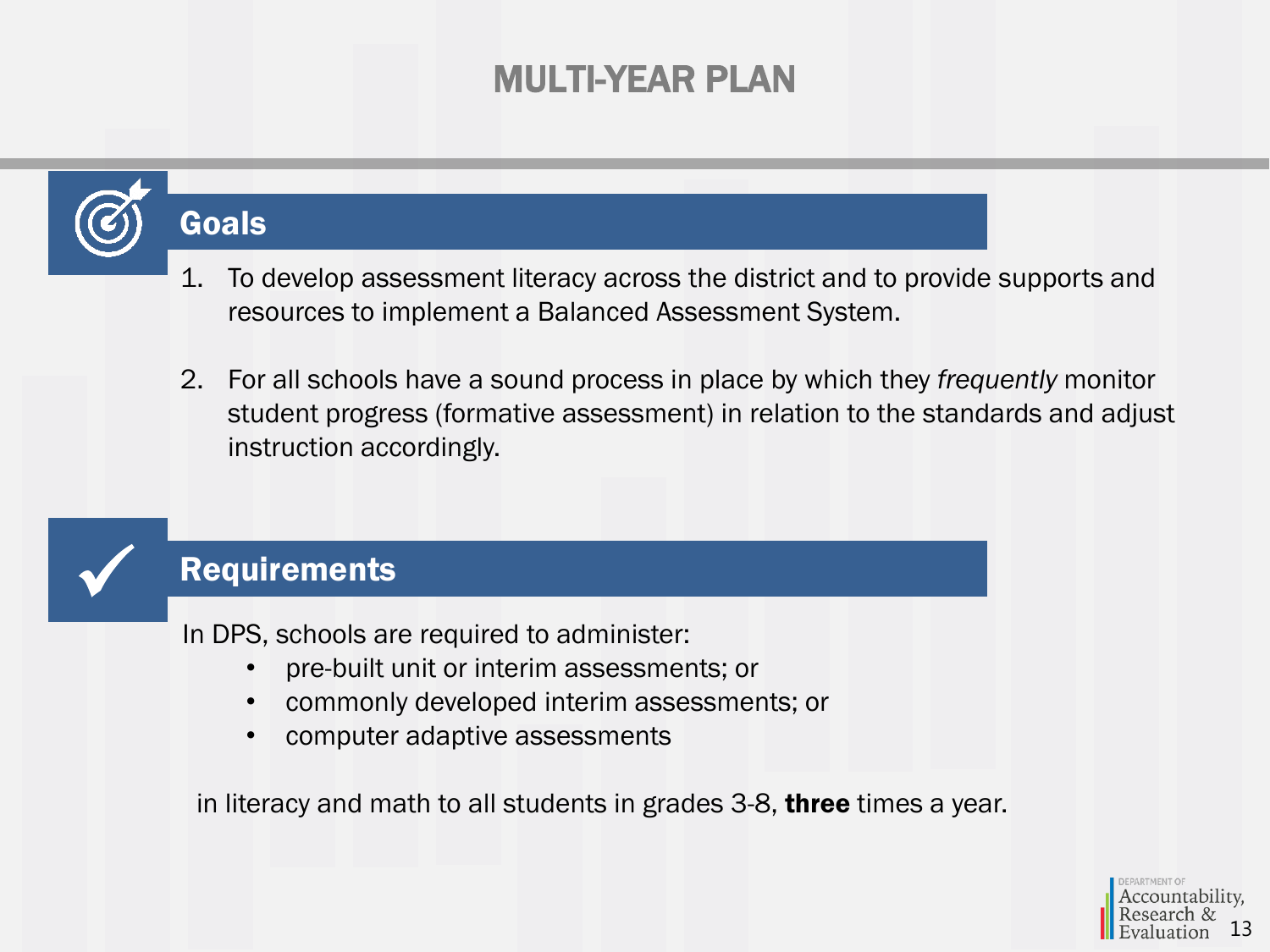### MULTI-YEAR PLAN

### Migrate from external assessments as an event, to school and classroom-based formative assessment.

Provide assessments and foundational supports for data use (e.g., ANet or DPS developed assessments). Develop capacity within schools to design and implement a local assessment strategy aligned with individual school practices (use of prebuilt and/or school-built assessments).

Develop capacity within teachers to implement formative assessment strategies alongside the use of prebuilt unit and interim assessments to obtain data to adjust instruction

> Accountability. 13valuation